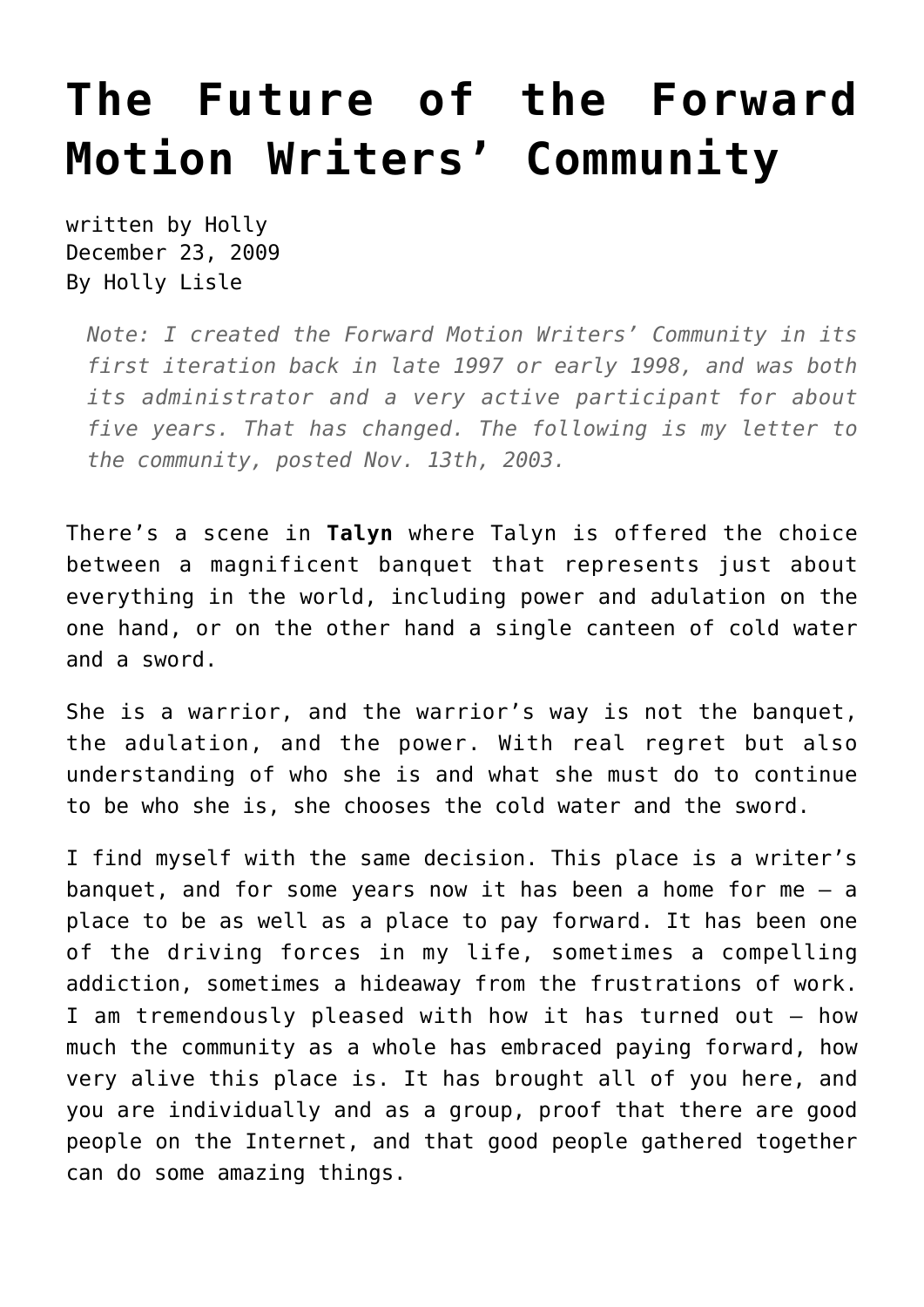But on the other hand, there is cold water and a sword.

My heart, my head, and my gut have all been telling me for a couple of years now that I need to get off the Internet. When I write, my mind twitches between the fiction I am writing and the article I could do about the fiction I'm writing, about the useful lesson I have just figured out, about the thing that just happened that I could blog. Every time it twitches, I stall.

I'm not a teacher. I'm not a non-fiction writer. I'm not a blogger. I write novels. They're my sword. And I find that in spending too much time at the banquet, my fighting skills are suffering, my sword is blunted, my focus is scattered.

It's time to take up the sword again, to sling the canteen over my back. It's time to go.

I wanted to tell you all goodbye. To thank you for being a huge part of my life for these last five or so years. I want to encourage you to keep writing, to believe in what you're doing, to pay forward so long as paying forward doesn't damage your work.

I want to reassure you — Zette has proven to be superb at administrating this place, and come the first of the year (unless she wants it sooner) the place will be hers. The community is still growing and it has grown beyond me. It is its own place now — not my place, but Forward Motion. And while the fact that it continues to add members is good, a much more important fact is that its members are working. You're helping each other, you're moving toward publication, setting goals and meeting them, writing stories and books and sending them out. I look at your Pilgrimage pips and your badges of accomplishment, and remember when some of you came here having never finished anything, and see that you've now finished a novel or several, or short stories, or articles in **[Vision](http://www.lazette.net/Vision/)** and know you'll be doing more. You're wonderful.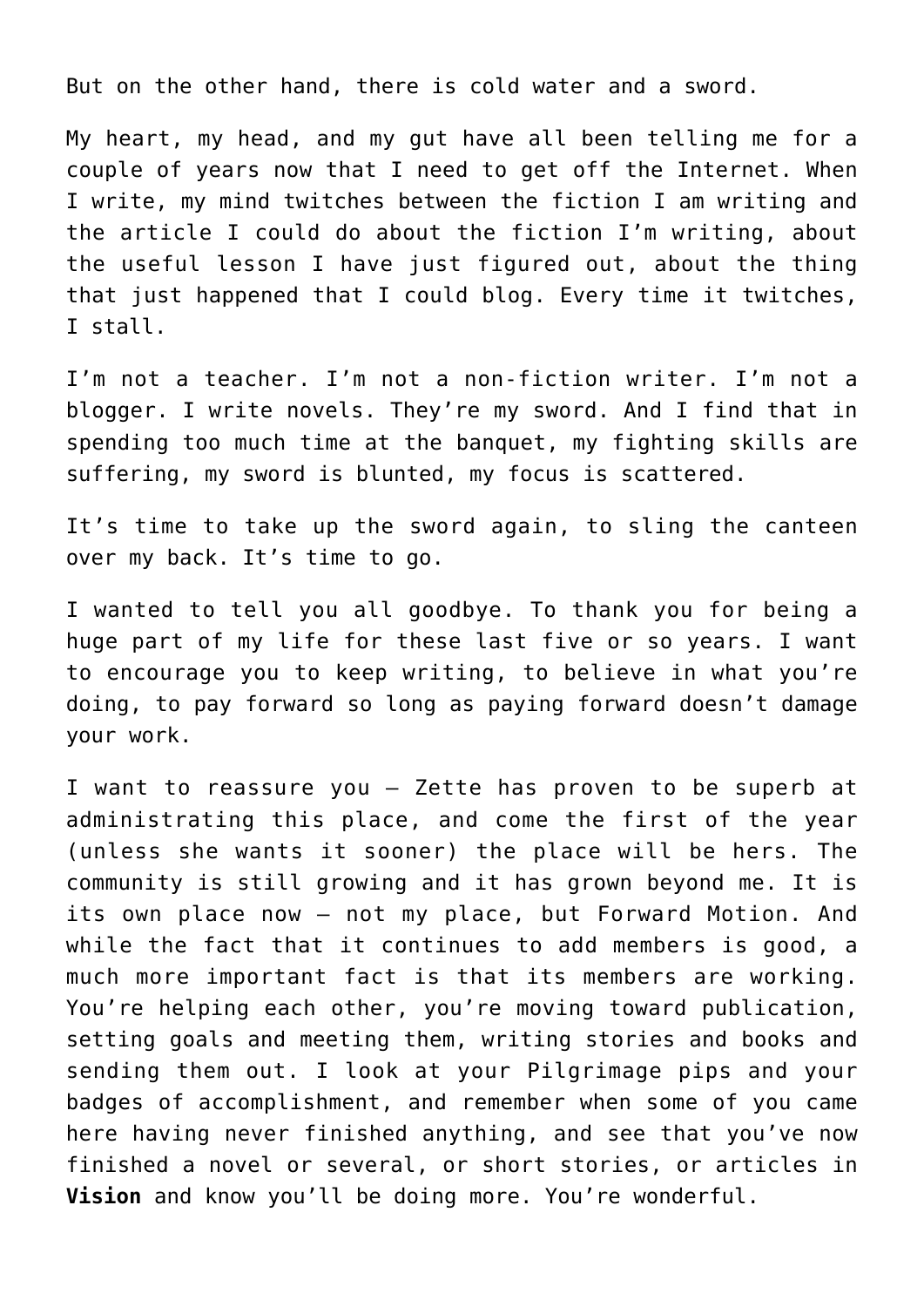Zette is, too, and though she is not thrilled with this unexpected bump, the community could not be in better or more dedicated hands. Starting now, any donations go directly to her. Please also continue to support **Vision** with your articles — some of you came here because others of you took the time to share what you had learned, and some of you are writing because others of you had just the right piece of inspiration to get each other moving. **Vision** for the last three years has been tangible paying forward, and its current issues and archives are rich and deep because you have made them that way.

Your domain is paid for for the next ten years — I took care of that when I got FM its own site. Because the software licenses are non-transferrable and I haven't yet been able to work out an exception, I'll maintain contact with the software manufacturers for the chat room, the community calendar, and the boards, so you'll stay with current software, and won't have to buy anything new until you're ready.

Please know that leaving is not easy for me. Over the past two or maybe three years, I have come right up to this point numerous times — my heart and my head and my gut don't get together on too much, and when they do I know I should listen. But I didn't want to. I'd talk to Zette, I'd talk to Sheila, I'd try to figure out ways to keep the community going once I was gone, and then I would back off. I wanted to be with you, so I stayed.

But I keep coming back to my dilemma: the banquet, or the water and the sword.

I'm older, the writing is physically more demanding than it was ten years ago, I have very little work time, I cannot afford the twitches in my mind that take me from story to article to blog entry to website.

It's time I listened to myself. Time I did what I have known